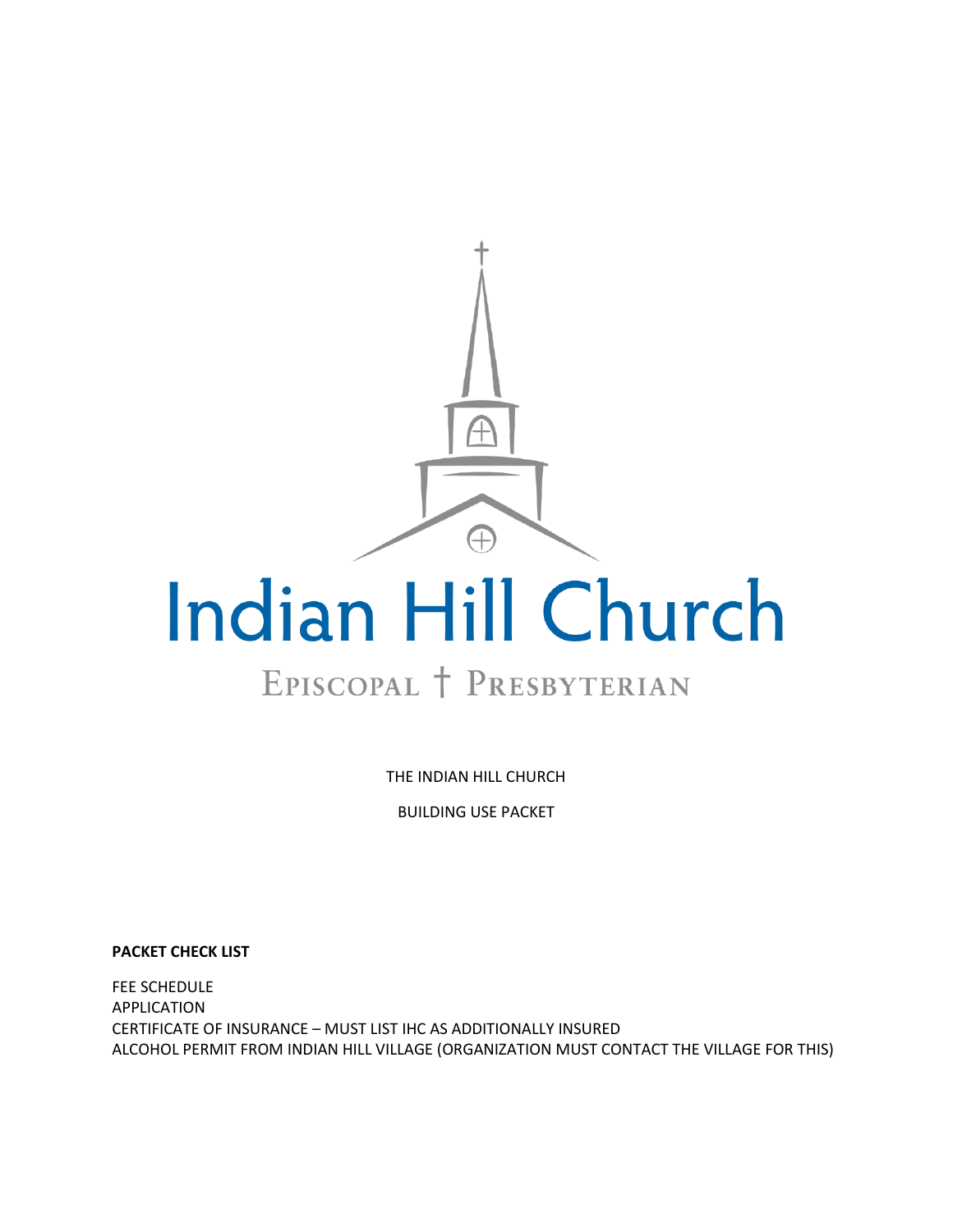### **FEE SCHEDULE**

## **General Use**

**Guild Hall** – You may set-up, break-down, and clean up your own event with no charge. This includes washing tables, putting chairs away, sweeping floor and returning the Guild Hall back to original order.

| Guild Hall                   | \$75.00  |
|------------------------------|----------|
| Guild Hall & Kitchen         | \$100.00 |
| Guild Hall Set-up/Break-Down | \$30.00  |
| Guild Hall Clean-Up          | \$40.00  |

**Kitchen** – When using the kitchen facilities ALL clean-up must be done by a caterer or user unless additional arrangements for these services are made. This includes washing and storing all dishes, washing and storing all cookware, cleaning counter tops, sweeping all floors and returning the kitchen to its original order.

| Dishes & Tablecloths       | \$35.00 |
|----------------------------|---------|
| <b>Tablecloth Cleaning</b> | \$15.00 |

**Library** – You may set-up, breakdown and clean-up your own even with no charge. This includes washing tables, putting chairs away, sweeping floors and returning Library back to original order

| Library                   | \$30.00 |
|---------------------------|---------|
| Library Set-up/Break-down | \$30.00 |
| Library Clean-up          | \$40.00 |

Other Room Fees

| Classroom                  | \$15.00 |
|----------------------------|---------|
| Extra room for Babysitting | \$15.00 |

## **TO RESERVE FACILITIES**

To reserve use of any of the facilities of Indian Hill Church, please call the Church Office at 513-561- 6805, ext 301, between 9am – 2pm Monday thru Thursday.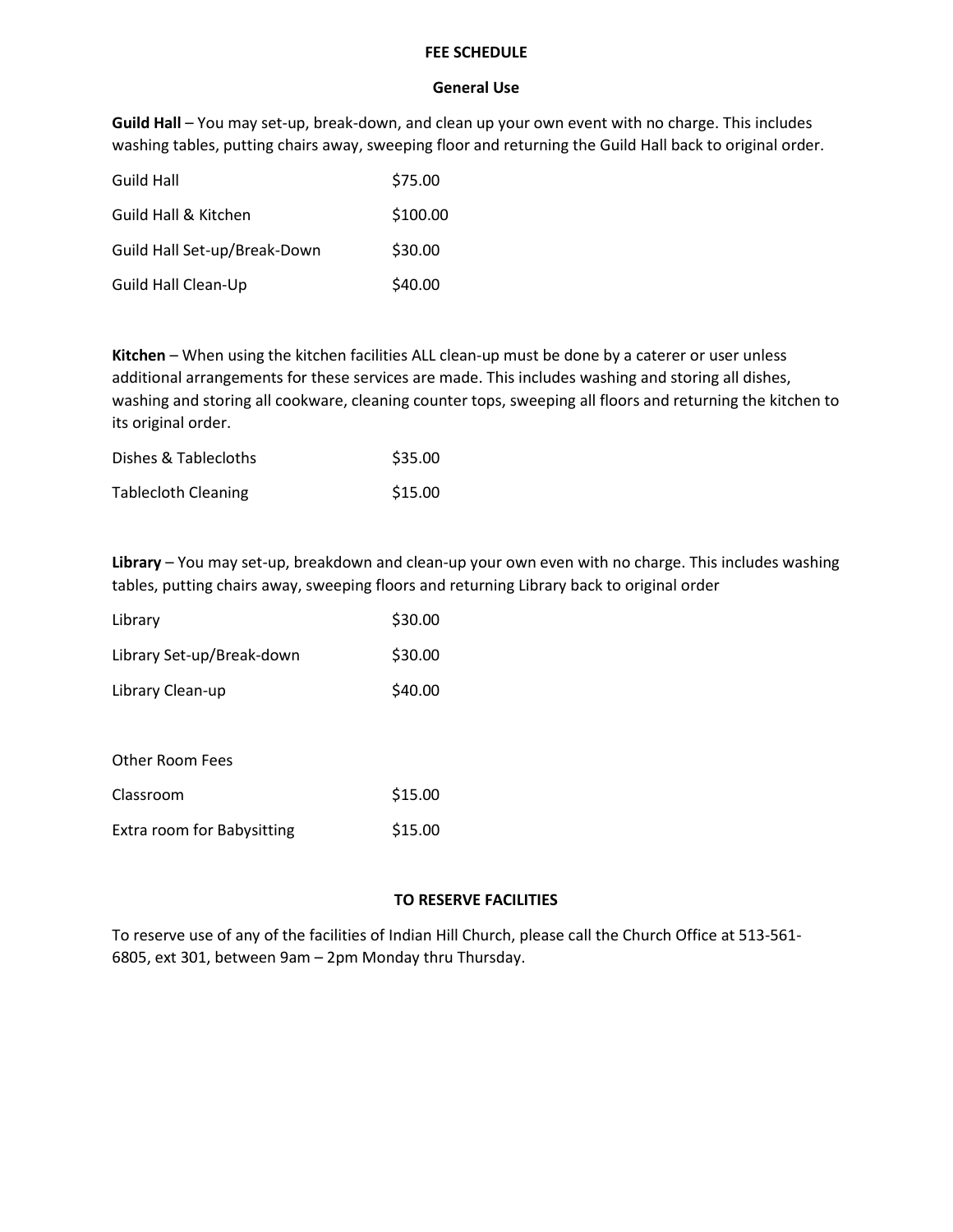### **The Indian Hill Church**

### **Application for use of Church Facilities**

| Email: Email: Email: Email: Email: Email: Email: Email: Email: Email: Email: Email: Email: Email: Email: Email: Email: Email: Email: Email: Email: Email: Email: Email: Email: Email: Email: Email: Email: Email: Email: Email                          |
|---------------------------------------------------------------------------------------------------------------------------------------------------------------------------------------------------------------------------------------------------------|
|                                                                                                                                                                                                                                                         |
| If requesting multiple dates, please list below:                                                                                                                                                                                                        |
|                                                                                                                                                                                                                                                         |
| Purpose for the use of the building:                                                                                                                                                                                                                    |
|                                                                                                                                                                                                                                                         |
| Will you need the use of the following? If so how many of each,                                                                                                                                                                                         |
| _____Tables (Round) _______Tables (6'ft rectangle) _______Tables (8'ft rectangle)                                                                                                                                                                       |
| Chairs _________ Dishes<br>Tablecloths                                                                                                                                                                                                                  |
| Please use the back of this form to draw layout of room as you will need.                                                                                                                                                                               |
| <b>AGREEMENT TERMS</b>                                                                                                                                                                                                                                  |
| The building and facilities will be left in as good order and condition as found. Any damages because of<br>use the cost of replacement or repair will be billed.                                                                                       |
| In the event children are in attendance for the group, it is agreed that a responsible adult will be on the<br>premises before any children arrive, be responsible for their conduct and remain until after all the<br>children have left the property. |

Any commitment made in advance for periodic use of IHC Facilities shall be subject to cancellation if they are required for IHC purposes.

The organization will supply IHC proof of insurance naming The Indian Hill Church as additionally insured on the policy.

Sponsor of Organization Signature: \_\_\_\_\_\_\_\_\_\_\_\_\_\_\_\_\_\_\_\_\_\_\_\_\_\_\_\_\_\_\_\_\_\_\_\_\_\_\_\_\_\_\_\_\_\_\_\_\_\_\_\_\_\_\_\_

Approved By (IHC representative): \_\_\_\_\_\_\_\_\_\_\_\_\_\_\_\_\_\_\_\_\_\_\_\_\_\_\_\_\_\_\_\_\_\_\_\_\_\_\_\_\_\_\_\_\_\_\_\_\_\_\_\_\_\_\_\_\_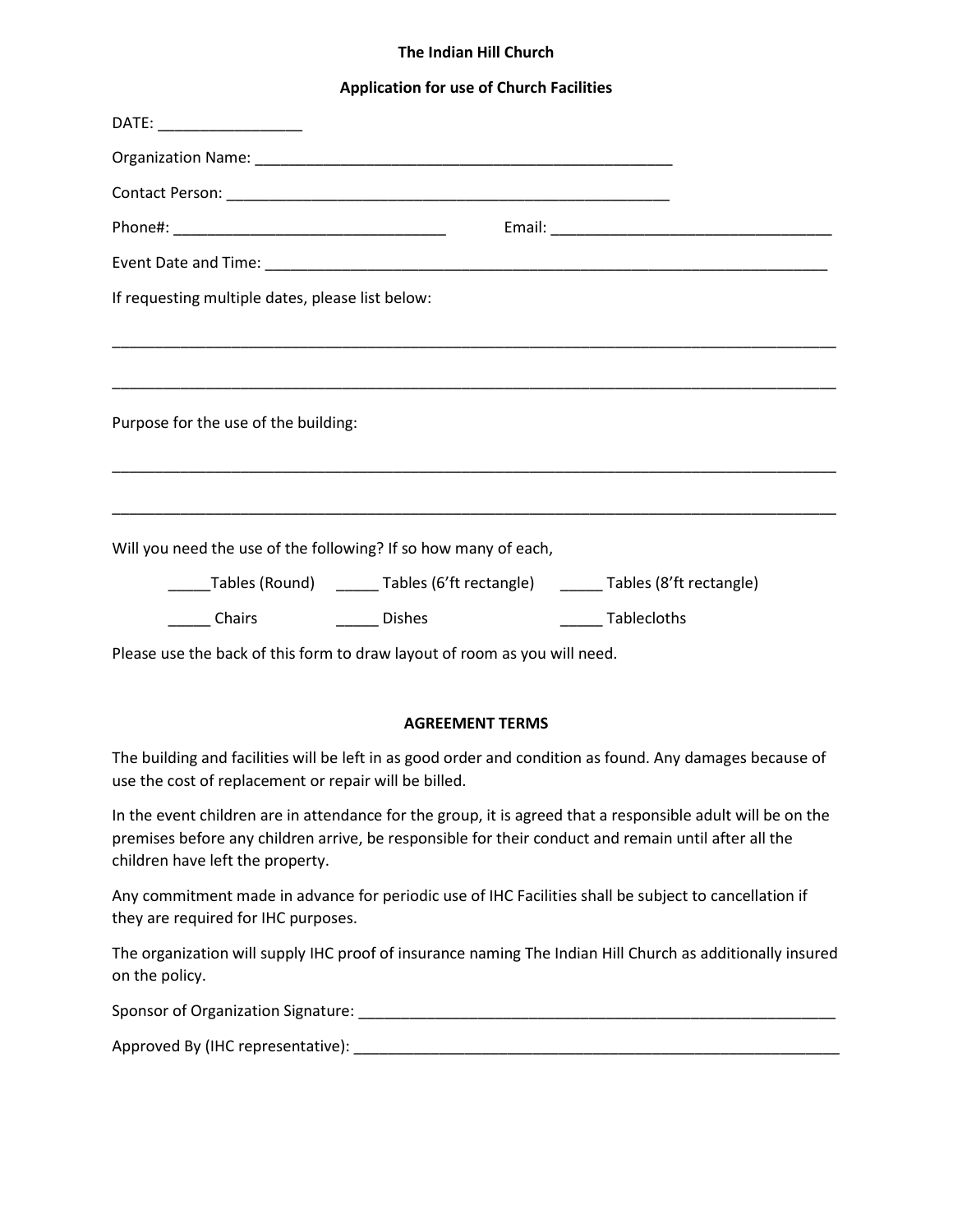#### **INDIAN HILL CHURCH**

#### **Policy on the Use of Alcoholic Beverages**

The Policy on the Use of Alcoholic Beverages establishes a general framework for the use of alcohol. The Indian Hill Church expects its members to take responsibility for their own actions and to act to reduce any risks of damage and any harm to themselves or others.

The service and consumption of alcoholic beverages at the Indian Hill Church is regulated by federal and state laws and by local ordinance. All members are obligated to obey these laws, regulations, and ordinances. Members are individually responsible for determining how applicable laws, regulations, and ordinances apply to them and obeying them.

Written approval must be given by a member of the Advisory Committee\* when alcohol is to be served at any event.

As a further guide to the use of alcohol, members must observe the following practices when alcoholic beverages are served:

- 1. Only beer and wine may be served
- 2. Alcoholic beverages may not be sold
- 3. An appropriate number of non-alcoholic beverages must be provided at the same place
- 4. Food in sufficient quantity for the number of persons must be provided
- 5. Discontinue the service of alcohol for a reasonable period prior to the anticipated end of the event
- 6. Establish a specific beginning and ending time of availability of such alcoholic beverages in advance
- 7. Sponsors of the even must accept responsibility for
	- a. Identifying all persons not of drinking age and ensuring that these individuals are not served
	- b. Ensuring that non-alcoholic beverages are available as well as readily available food
	- c. Ensuring that alcohol is not served to any person who is intoxicated
	- d. The consumption of alcoholic beverages only being permitted within the approved area designated for the event
- 8. In any function where alcoholic beverages are served at least three sponsors, including Vestry-Session member, must be designated by the group and must assume responsibility for ensuring adherence to these guidelines

Other Guidelines and Procedures

- Event sponsors must have prior approval for the service of alcoholic beverages at special events
- The Advisory Committee is to be notified in advance of the intent to serve alcoholic beverages
- The use of alcoholic beverages at The Indian Hill Church functions is restricted to those functions where sponsors have accepted responsibility and have received written permission of the Advisory Committee
- Those assuming responsibility for supervising the event should always be present
- Anyone serving alcohol at an event must be at least 21 years of age

|                                                                                              | Date: _______________________ |
|----------------------------------------------------------------------------------------------|-------------------------------|
| Sponsor's Signature:                                                                         |                               |
|                                                                                              | <b>Vestry-Session Member</b>  |
|                                                                                              | Date: ___________             |
| *Advisory Committee members include the Enisconal and Presbyterian Clergy, the Senior Warden |                               |

tee members include the Episcopal and Presbyterian Clergy, the Senior Warden, the Junior Warden, the Clerk of Session and Assistant Clerk of Session